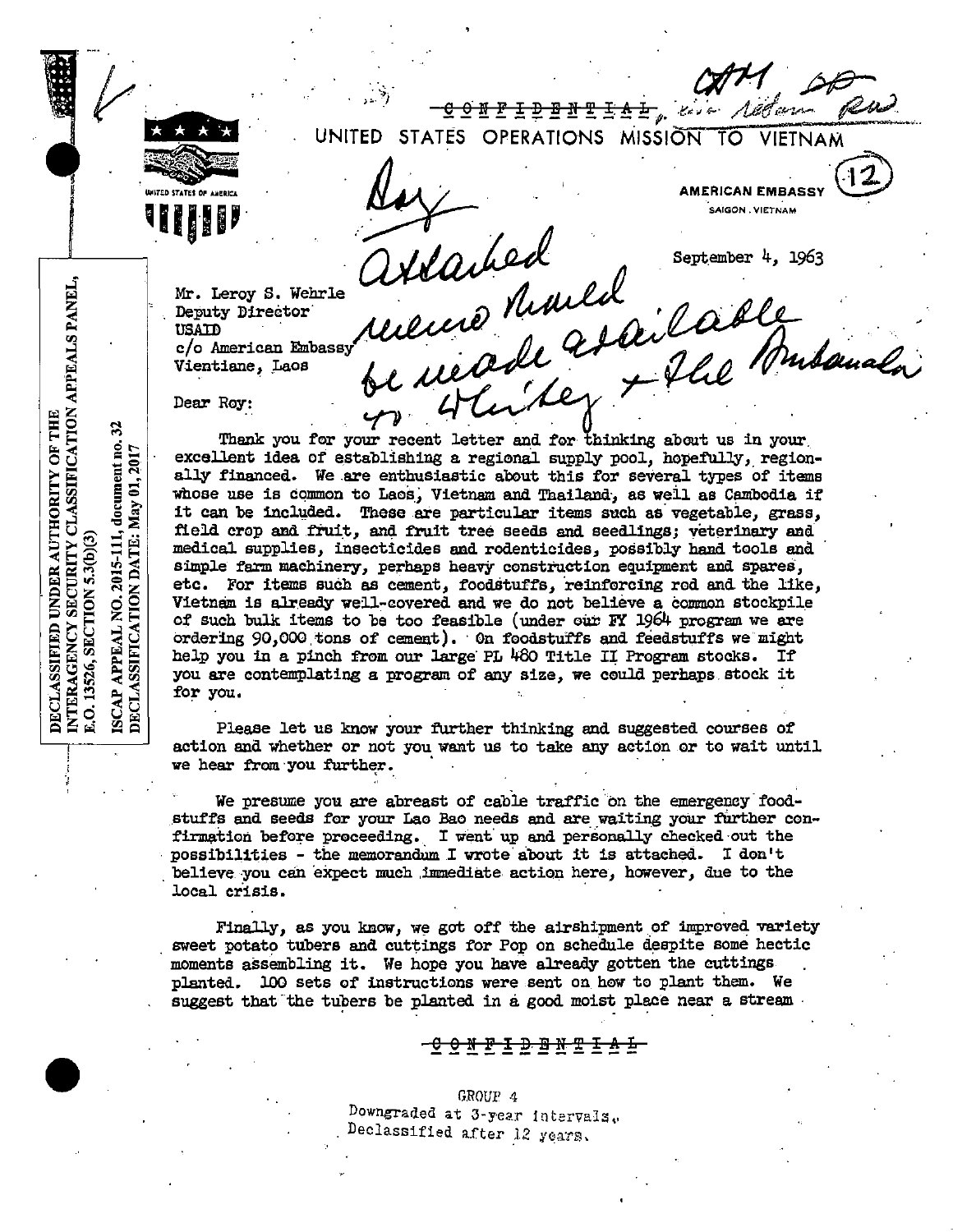bottom where you can irrigate the patches by hand in the dry season. This will give you a permanent supply of improved cuttings for later extension. We have succeeded in extending these sweet potatoes all over Vietnam from a few hundred original cuttings brought in five years ago. The results are dramatic with average yields running three to four times local varieties under similar planting and growing conditions.

We also shipped four improved-variety, cross-bred piglets which have been fully inoculated against swine diseases. These piglets are the kind with which we are having such fine success here in our pig program and are sent as a special surprise for Pop. They grow three times as fast and four times as big as local native pigs and we think they will do the same for him. There are three sows and a boar, so he should have piglets in about seven more months. We are enclosing some literature on our pig  $\label{eq:2} \mathcal{F}^{\mathcal{A}}_{\mathcal{A}}(\mathcal{A}) = \mathcal{F}^{\mathcal{A}}_{\mathcal{A}}(\mathcal{A}) = \mathcal{F}^{\mathcal{A}}_{\mathcal{A}}(\mathcal{A}) = \mathcal{F}^{\mathcal{A}}_{\mathcal{A}}(\mathcal{A}) = \mathcal{F}^{\mathcal{A}}_{\mathcal{A}}(\mathcal{A})$ program for his use.

That covers quite a little ground for one letter, so will close for now with the happy news that despite other difficulties, our rural program is still going -- in most areas -- like a house-afire. Unless we can solve the political problems soon, however, all may well be lost. Hope to hear from you that the sweet potatoes and pigs are as good for you as they have  $\alpha$  ,  $\beta$  , and  $\beta$ been for us. ్లా గట్టు బాబు అత్యా Control State Constitution

At a greater of the end of the

My regards to Jo Ann, Charlie Mann and Pop.

医三氯化合物 医中间性神经 医单核菌素 医神经病毒 **Sincerely** Service R.  $\sim 10^{11}$  MeV  $\mathbb{R}^n$ R. C. Philips 

 $\mathcal{L}^{(1)}$  ,  $\mathcal{L}^{(1)}$ 

**All All More Park Committee** P. S. Would appreciate your permission to release the 0B personnel if it is feasible." The same way to a serious way  $\sim 10^{-10}$  km  $^{-2}$  $\mathcal{L}=\frac{1}{2} \sum_{i=1}^{n} \frac{1}{2} \sum_{j=1}^{n} \frac{1}{2} \sum_{j=1}^{n} \frac{1}{2} \sum_{j=1}^{n} \frac{1}{2} \sum_{j=1}^{n} \frac{1}{2} \sum_{j=1}^{n} \frac{1}{2} \sum_{j=1}^{n} \frac{1}{2} \sum_{j=1}^{n} \frac{1}{2} \sum_{j=1}^{n} \frac{1}{2} \sum_{j=1}^{n} \frac{1}{2} \sum_{j=1}^{n} \frac{1}{2} \sum_{j=1}^{n} \frac{1}{2} \sum_{$ i<br>Sanggung S

 $\sim$ 

Pop Buell ee:

Enclosures

 $\mathcal{A}^{\text{c}}$  .

 $\mathbb{Z}$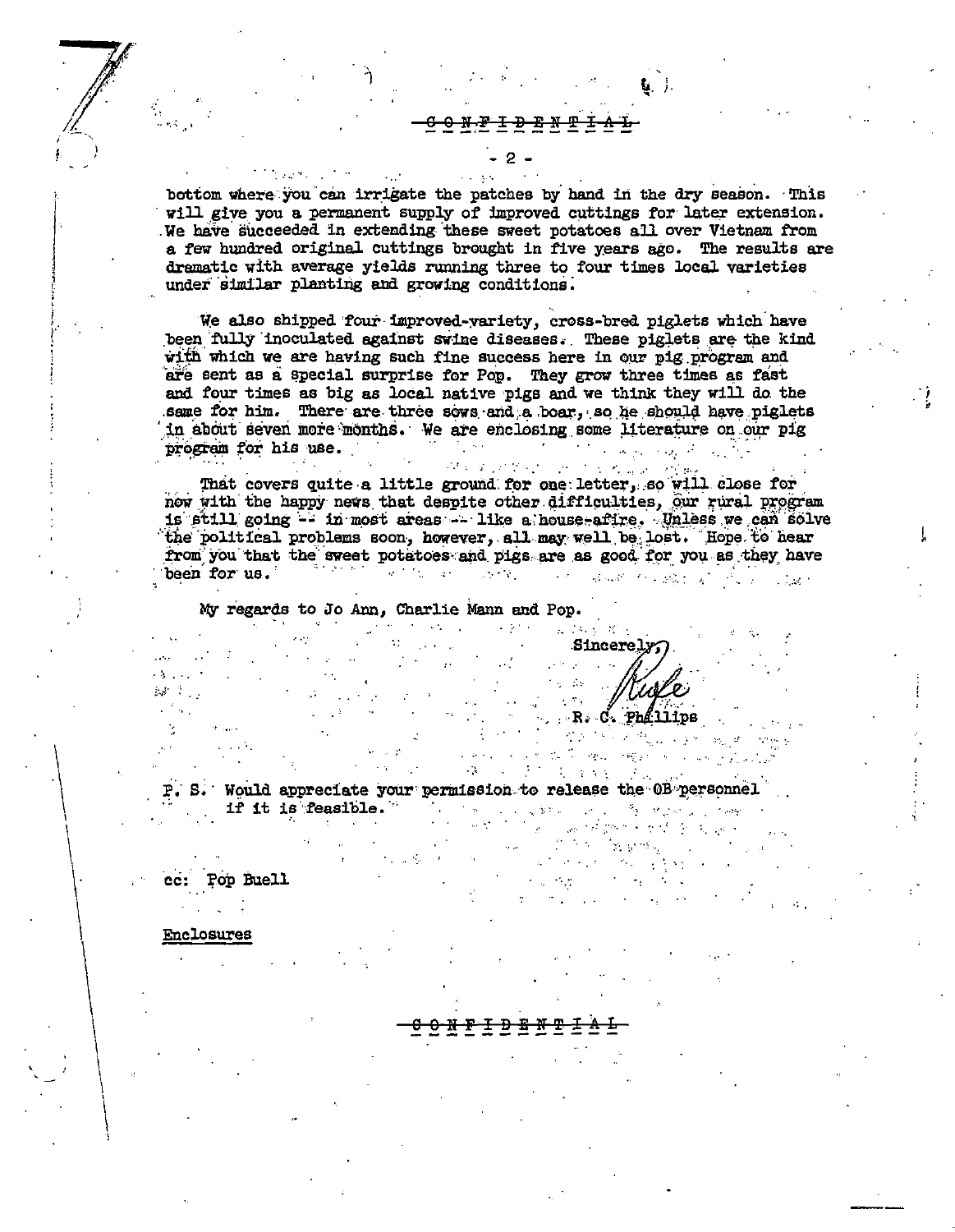<del>6002308</del>

Mr. William C. Truckeart, Change d'Affaires ad interim

August 16, 1963

**图 100 图** 

Rufus C. Phillips

Assistance to PAR Battelion 33

1. During my recent stay in Rus, I was briefed on 12 August by Concral Tri, Commender of the let Division, ARVN, and his G-2, Captain Minh, on the status of FAR Esttalion 33.

2. At the beginning of the tricfing I explained to General Tri that USOM/Victoen had been asked to look into the possibility of supplying rice and other assistance to FAR Estalion 33 which was regarded to be starving and I would appreciate any information he could give me about the status of the Bittelian and of any assistance the GWR was giving it. General Tri and Ceptain Minh then gave me (along with Mr. Helbs, U. S. Consul, at Rue, Mr. Greiner of CMB, Mr. Asher of USES, It. Col. Dunley of MAG, and Mr. Maynard of USCM) a vary detailed run-down on the FAR Extinitor and ARW contact with it. Afterwards, he gave no severed papers plus a map (which are attached) which cover most of the information siven in the briefing.

3. Several important noints ware mede during the briefing which do not, horaver, show up in the attached peners. According to Ceneral Tri. the 1st Rivision has had a five man intelligence team with the FAR Battalion for severel menths. The Division is fully sware of their ranivements, its representatives having personally visited all the units. At procent, the Battelion and the pomiation are having difficulties in feeding themselves hat are not actually starving. General Tri has been nagoticting sith the FAR Comunder for sens time and has recontly concluded an egreement with him to exchange 500.000 W Piestres for Lao Kip each mosth in order to sermit the Lao to runchese foodstuffs in Wistma. ANVH will also supply the Leo with vehicles and gasoline. In return for this. the FAR Bettelian has agreed to carny ant intelligence activities for the let Division (covering the main inflicration vertes broween Housi Sane and Tehepois) and to provide cover for intelligence and sabotage activitics of W special forced-type team. According to General Tri, this agreement had been concurred in by the President and he is expecting funds to mit it into effect.

 $b$ . General fri mais the point several times that due to the situation the Leo Battalion found itself in. it had in the past played ball with

> <u> 0 N K X X X X X 8 A I</u> **ERGHER Li** Downgraded at B-year intervals Declassified after 12 years.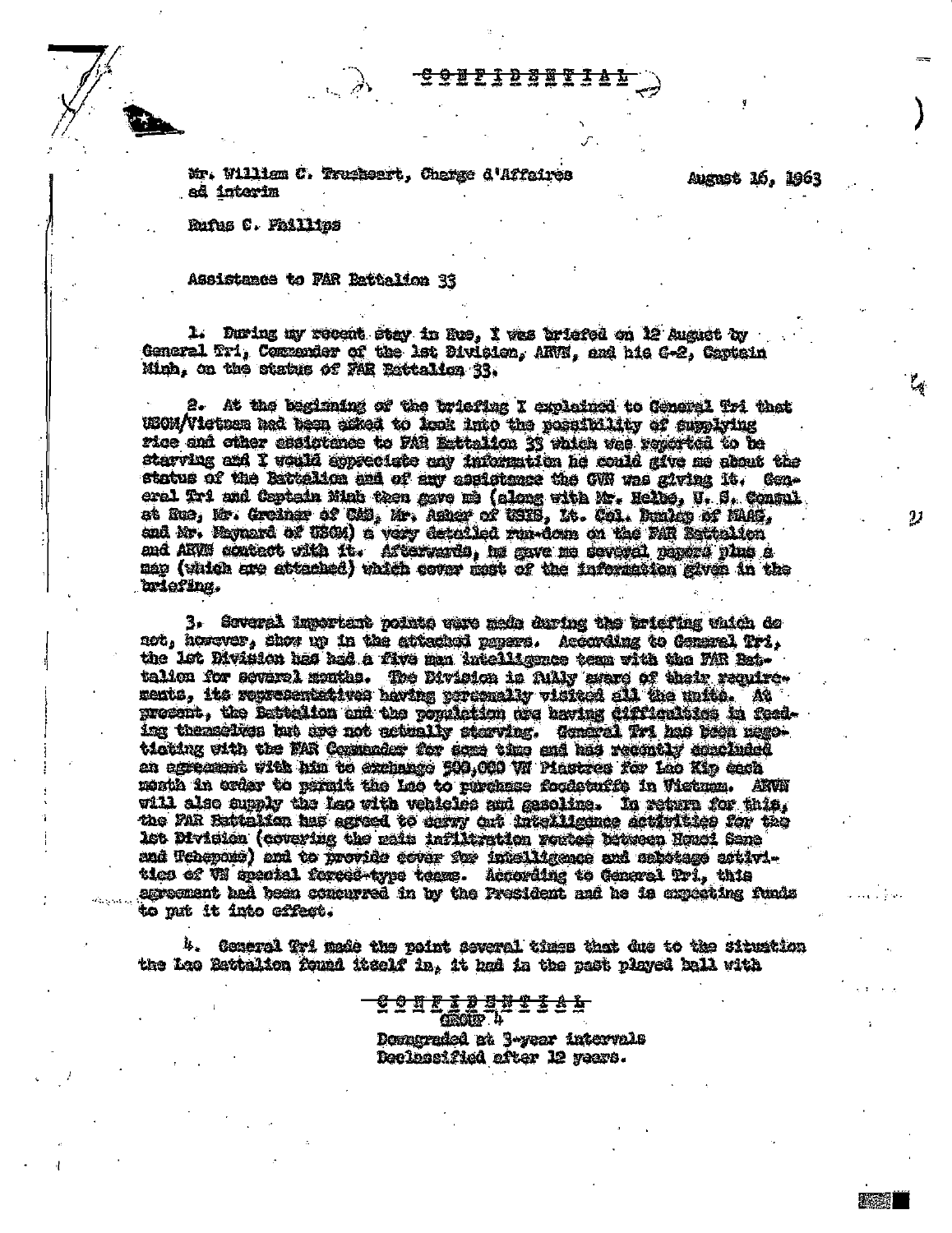<del>3 A L</del>

oth sides. Although the Leo Commandor is anti-communist in his beliefs, no activities of any consequence have been carried out against the Pathet Leo. General Tri made it clear that he did not anticipate any real action from the Battelion, but that he believed the advantages to be derived from monitoring. if not actually controlling, the infiltration between Housi Sams and Tohepane were so great that it was well worth trying to assist and use the Battalion. He felt that allemate goodcration could be obtained by carefully controlling the granting of ascistance. Coneral Tri asked that any assistance granted be channelled through, and terefully controlled by ANNS. Supressing a conviction that cooperstion received from the Battalion would otherwise be minimal.

5. During the brighting it was stated that the Lao would need rice in eddition to the exchange funds mentioned in the attached rapers, although this is not stated in the documents. This is apparent from the relatively small exount of money proposed to be exchanged markely, and the reduction by nearly enc-third from the nominal ration value. This point, as well as the discreesmay betheen streamth breakdown and tatel streamth for rations. of the Leo Pattelica, aseds further clarification.

6. General fri And his staff gave me the impression of knowing exactly vhet they were shout. I indicated to him that it was very doubtful that we would be able to sepist with any funds, but thet we might be able to belp . with supplies in kind, if required. This could be done by mating purchases at Quang Tri, through our provincial representatives, of supplies which would then to furned over to ARUN for colivery to Leo Beo, and pick-up by the Leo. General Til said that this procedure would be agreeable to him.

7. Commente and Recommendations:

 $\frac{1}{2} \frac{1}{2}$ uv.

 $\sim$   $\alpha^{\rm A}$  .

 $\sim$   $\approx$ 

 $\sim$   $^{\prime\prime}$ 

CÔ!

A.

ñ. General Tri vas frank and open in his presentation, vhich appeared to be entirely above-merd. The impression was given that American supportand participation were welcome. I believe that General Tri's mulveis of the struntion is correct, and I saves with his view that assistance should be channelled through Affil and carefully controlled in order to ssure the continued compretion of the Leo Entirlien.

b. Based on the foregoing, I would be happy to contact Secretory Thugh to determine if, and how, the GWN plans to support General Tri's egreement. Following that, I suggest a meeting with CAS and MAG-V to discuss how American support and participation should be handled.

Mr. J. 1, Indr., Director, USON Mr. D. R. Smith, CaA Major General R. C. Stilmall, J-3, MAC-V

> Benndtallel as Geyonr musseles Declassified after 12 years.

Culture Sounds applied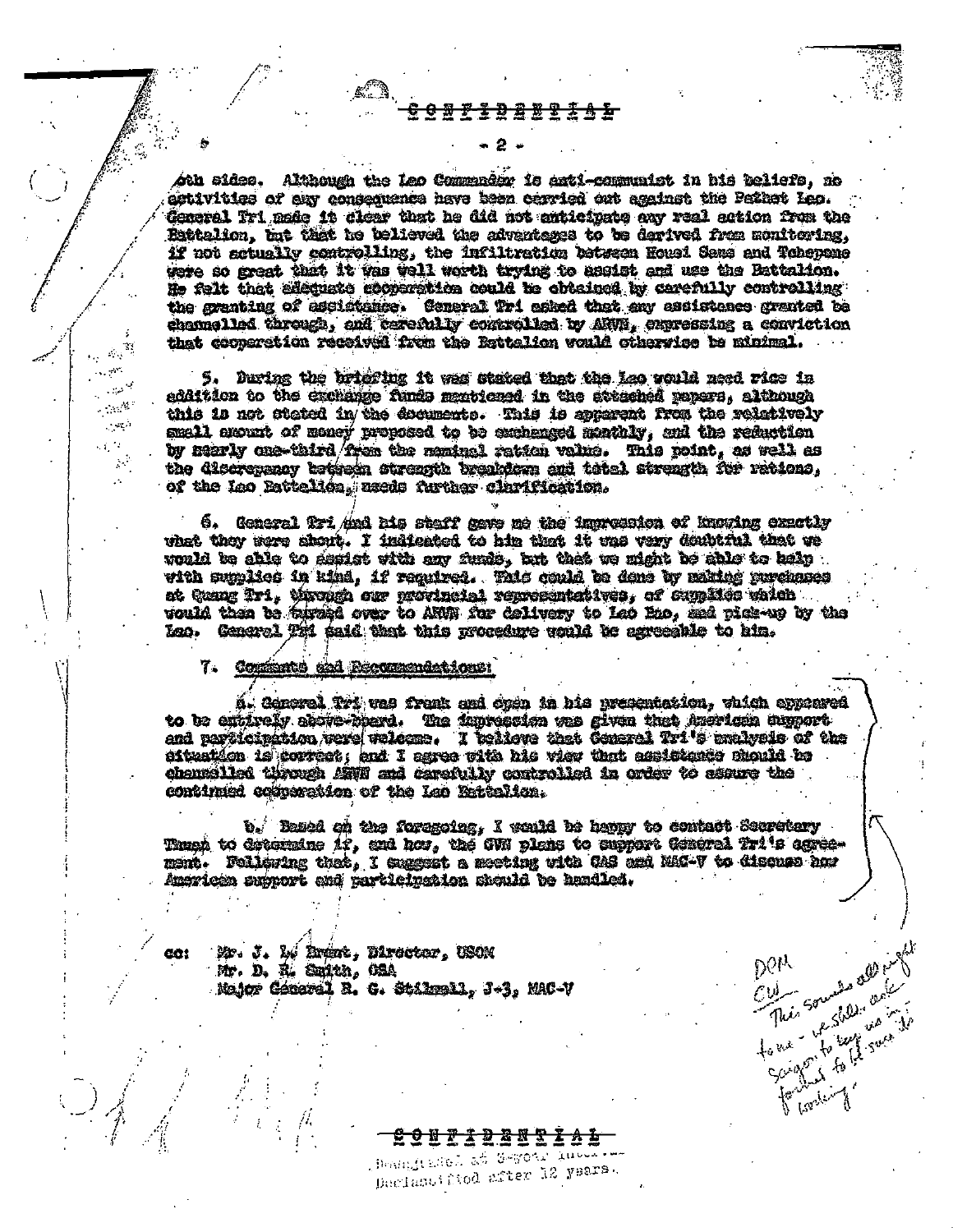OFFICE OF THE

Mr. Mann

## November 7, 1963

Attached is a letter from Rufe Phillips. I am not sure of where these should be taken up but I would guess it would be either in your committee or in the Chadbourn committee if this has been set up.

Evidence so far indicates Rufe's points are very well taken.

Larot S Wehr

AMERICAN EMBASSY SAIGON VIETNAM October 31, 1963

TO.

**VIETNAM** 

ed from General Oudone will be able to deliver. person whom you might be try.

MISSION

dends of mine and I have sure that Oudone could ou are currently under-

the away from the Mission if we can help you, please g as Assistant Director.

ram and it looks as though comment without being on and see it; however, I did east in the written desprogram. From my own exrogram here, I have found f all and that any rural semble a three-legged stool, al and economic development le village chiefs have tragram of improving Tasseng, ituted (indoctrination and ards, complaint and action ich village to hold a new ership. If there is somepuld provide the population

in the villages with an opportunity to this things and could be tied in with an overall idea of basic democracy beginning at the grass root level. Training programs could also be instituted for the village chiefs.

> $6300P^{-4}$ Downgraded at 3-year intervals. Declassified after 12 years.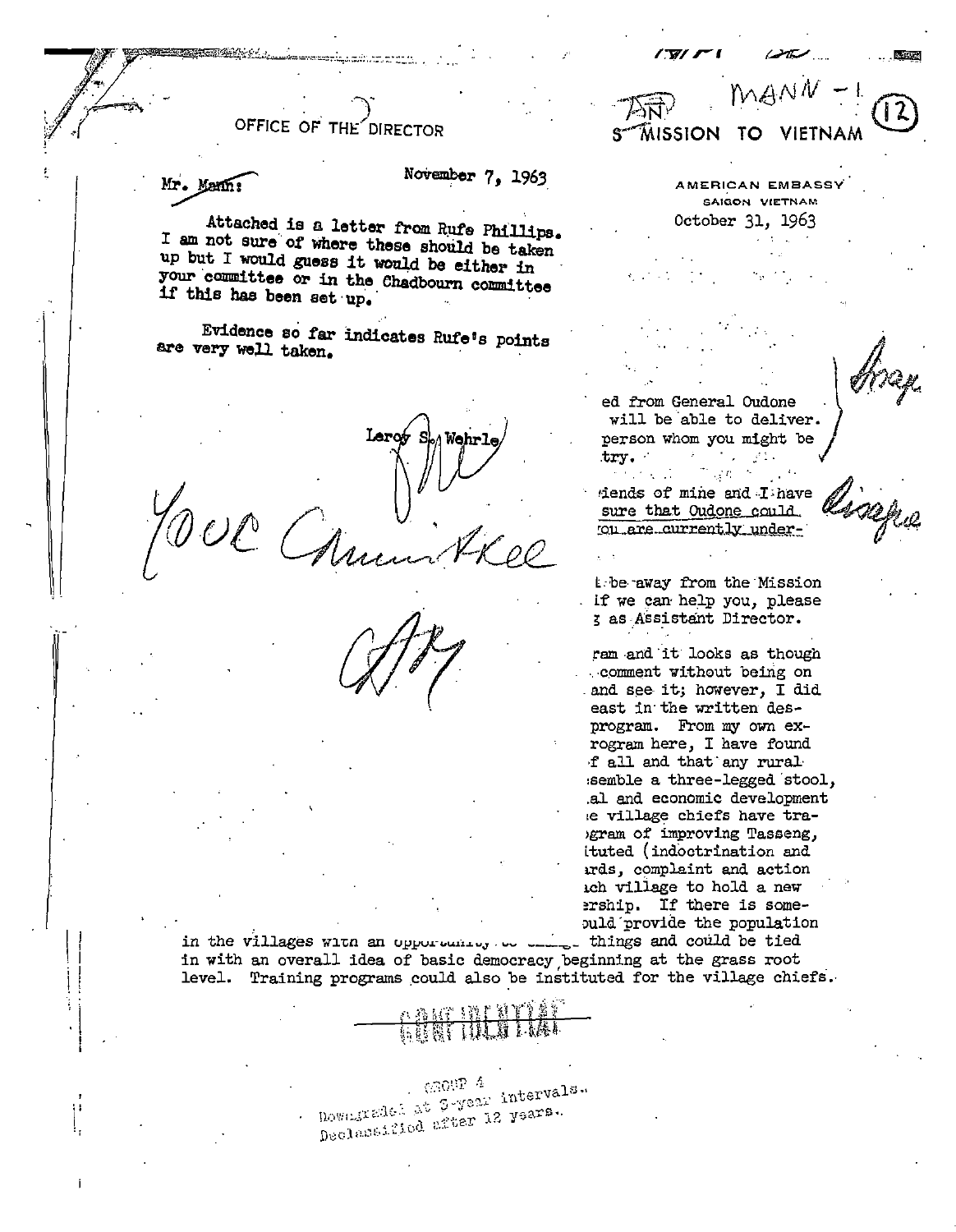

AMERICAN EMBASSY SAIGON VIETNAM October 31, 1963

 $\ddot{a}$ 

΄

MISSION

 $MANN$ 

Mr. Leroy S. Wehrle Deputy Director USAID c/o American Embassy Vientiane, Laos

Dear Roy:

I am enclosing a copy of a letter I received from General Oudone Sananikone and a letter to him which I hope you will be able to deliver. Oudone is a very talented and highly motivated person whom you might be able to help to make a contribution to his country.  $\star$   $\perp$ 

**OPERATIONS** 

UNITÉD STATES

 $\mathcal{L}^{\text{max}}$  and  $\mathcal{L}^{\text{max}}$ 

 $\label{eq:2.1} \mathcal{L}_{\mathcal{A}}(\mathcal{A}_{\mathcal{A}}) = \mathcal{L}_{\mathcal{A}}(\mathcal{A}_{\mathcal{A}}) = \mathcal{L}_{\mathcal{A}}(\mathcal{A}_{\mathcal{A}}) = \mathcal{L}_{\mathcal{A}}(\mathcal{A}_{\mathcal{A}}) = \mathcal{L}_{\mathcal{A}}(\mathcal{A}_{\mathcal{A}})$ He and his wife have long been personal friends of mine and I have the greatest confidence in both of them. I am sure that Oudone could make a major contribution to the program that you are currently undertaking.

As I stated in my letter to Oudone, I will be away from the Mission here for at least 3 months. In the meantime, if we can help you, please contact my Deputy, Bert Fraleigh, who is acting as Assistant Director.

I have read the dispatch on your new program and it looks as though you've made an excellent start. I hesitate to comment without being on the spot and having a chance to talk about it and see it; however, I did note that one thing seemed to be missing, at least in the written description. This was the political part of the program. From my own experience, even prior to the Strategic Hamlet Program here, I have found this to be perhaps the most important factor of all and that any rural security program, if it is to succeed, must resemble a three-legged stool, with security, political improvement, and social and economic development as the three legs. I realize that in Laos, the village chiefs have traditionally been elected, but I wonder if a program of improving Tasseng, Muong and Khuong leadership could not be instituted (indoctrination and training programs, competitions, incentive awards, complaint and action system, etc.), along with possibly obliging each village to hold a new election if only to confirm the existing leadership. If there is something wrong with the local leadership, this would provide the population in the villages with an opportunity to change things and could be tied in with an overall idea of basic democracy beginning at the grass root level. Training programs could also be instituted for the village chiefs.

 $C36(2^{5.4})$ Downstalen at S-your intervals. Declassified after 12 years.